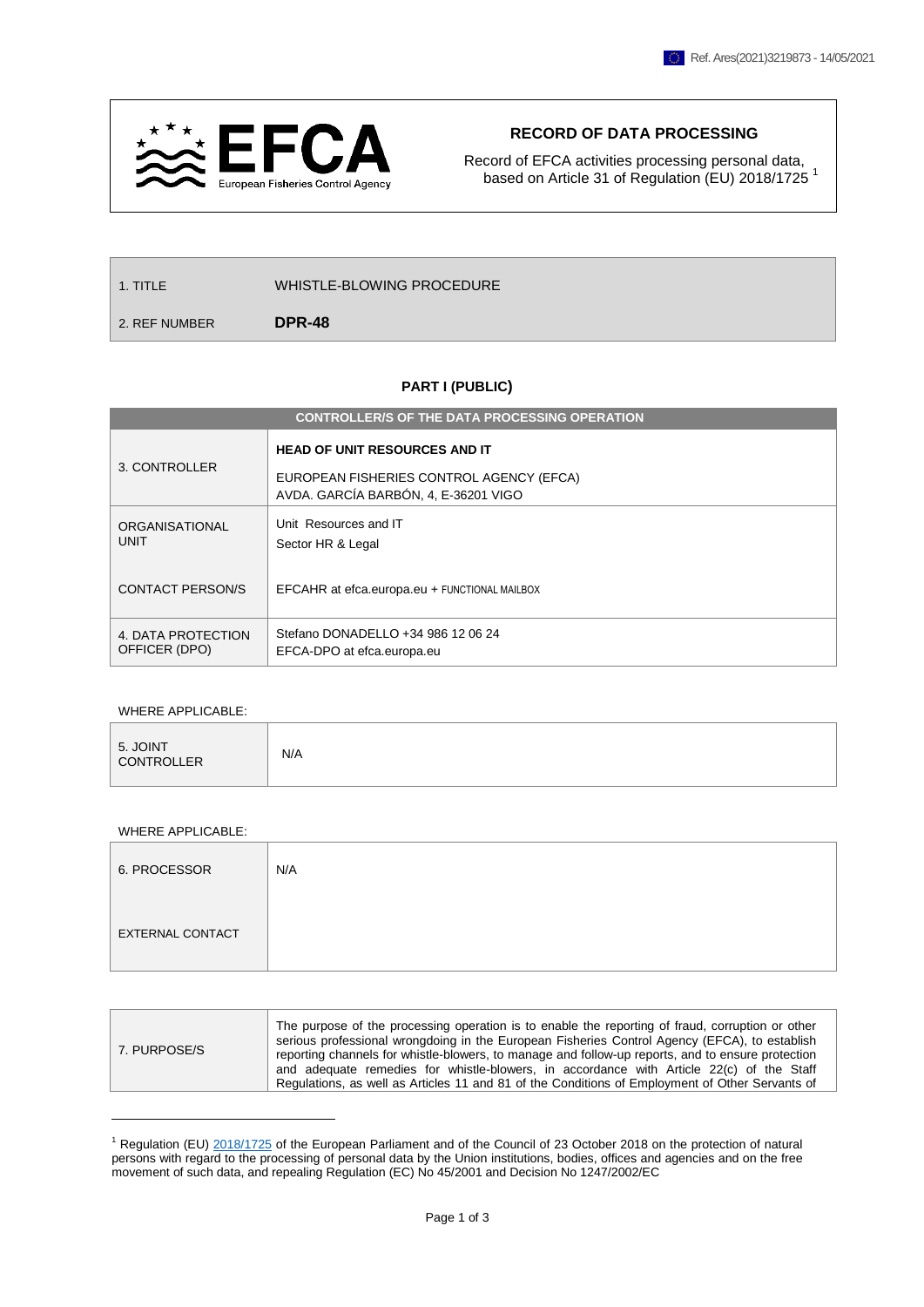|                                                                                                                                                                                                                                                                                                                                                                                    |                         | the European Union.                                                                                                                                                                                     |  |
|------------------------------------------------------------------------------------------------------------------------------------------------------------------------------------------------------------------------------------------------------------------------------------------------------------------------------------------------------------------------------------|-------------------------|---------------------------------------------------------------------------------------------------------------------------------------------------------------------------------------------------------|--|
|                                                                                                                                                                                                                                                                                                                                                                                    |                         |                                                                                                                                                                                                         |  |
|                                                                                                                                                                                                                                                                                                                                                                                    |                         | Χ<br>EFCA STAFF (TA, CA, SNE)                                                                                                                                                                           |  |
|                                                                                                                                                                                                                                                                                                                                                                                    | 8. CATEGORIES           | X<br>EXTERNAL SERVICE PROVIDERS, TRAINEES                                                                                                                                                               |  |
|                                                                                                                                                                                                                                                                                                                                                                                    | OF DATA SUBJECTS        | OTHER. PLEASE SPECIFY:                                                                                                                                                                                  |  |
|                                                                                                                                                                                                                                                                                                                                                                                    |                         | Further details:                                                                                                                                                                                        |  |
|                                                                                                                                                                                                                                                                                                                                                                                    |                         | Third Parties (for instance, contractors, sub-contractors and their employees)                                                                                                                          |  |
|                                                                                                                                                                                                                                                                                                                                                                                    |                         | X<br><b>NAME AND SURNAME</b>                                                                                                                                                                            |  |
|                                                                                                                                                                                                                                                                                                                                                                                    | <b>8BIS, CATEGORIES</b> | X<br><b>CONTACT DETAILS</b>                                                                                                                                                                             |  |
|                                                                                                                                                                                                                                                                                                                                                                                    | OF PERSONAL DATA        | EDUCATION, TRAINING, EMPLOYMENT                                                                                                                                                                         |  |
|                                                                                                                                                                                                                                                                                                                                                                                    |                         | FAMILY, LIFESTYLE, SOCIAL CIRCUMSTANCES                                                                                                                                                                 |  |
|                                                                                                                                                                                                                                                                                                                                                                                    |                         | <b>FINANCIAL DETAILS</b>                                                                                                                                                                                |  |
|                                                                                                                                                                                                                                                                                                                                                                                    |                         | OTHER. PLEASE SPECIFY:                                                                                                                                                                                  |  |
|                                                                                                                                                                                                                                                                                                                                                                                    |                         |                                                                                                                                                                                                         |  |
|                                                                                                                                                                                                                                                                                                                                                                                    |                         | Further details:<br>The personal data contained in the report submitted by the whistle-blower and any subsequent                                                                                        |  |
|                                                                                                                                                                                                                                                                                                                                                                                    |                         | document drawn up in response to that initial report. These documents may contain names,<br>contact details and data relating to the conduct, action or inaction of the accused person(s).              |  |
|                                                                                                                                                                                                                                                                                                                                                                                    |                         |                                                                                                                                                                                                         |  |
|                                                                                                                                                                                                                                                                                                                                                                                    |                         | Files which do not lead to the opening of an inquiry ('non-case') will be kept for a period of 2 years<br>from the date on which the EFCA decides to close the file without follow up.                  |  |
|                                                                                                                                                                                                                                                                                                                                                                                    |                         | Files on the basis of which an administrative enguiry or disciplinary procedure are opened should be<br>kept in line with the retention periods foreseen for those files, namely:                       |  |
|                                                                                                                                                                                                                                                                                                                                                                                    |                         | a) Files which have led to the opening of a disciplinary procedure will be stored for a period of 20<br>years starting from the date of the Executive Director's decision concluding the procedure;     |  |
| 9. TIME LIMIT                                                                                                                                                                                                                                                                                                                                                                      |                         | b) Files where the Executive Director decides that no case can be made against the staff member or<br>where a warning is issued shall be stored for a period of 5 years.                                |  |
|                                                                                                                                                                                                                                                                                                                                                                                    |                         | Files and all related information may be deleted upon request of the staff member after a period of:                                                                                                    |  |
|                                                                                                                                                                                                                                                                                                                                                                                    |                         | a) Eighteen months in the case of a warning;                                                                                                                                                            |  |
|                                                                                                                                                                                                                                                                                                                                                                                    |                         | b) Three years in the case of the penalty of a written warning or reprimand;                                                                                                                            |  |
|                                                                                                                                                                                                                                                                                                                                                                                    |                         |                                                                                                                                                                                                         |  |
|                                                                                                                                                                                                                                                                                                                                                                                    |                         | c) Six years in the case of another penalty.<br>The decision to grant the request is taken by the Executive Director. If the Executive Director                                                         |  |
|                                                                                                                                                                                                                                                                                                                                                                                    |                         | denies the request, his/ her decision must be duly justified.                                                                                                                                           |  |
|                                                                                                                                                                                                                                                                                                                                                                                    |                         | X<br><b>DESIGNATED EFCA STAFF</b>                                                                                                                                                                       |  |
|                                                                                                                                                                                                                                                                                                                                                                                    | 10. RECIPIENTS          | <b>CONTRACTORS</b>                                                                                                                                                                                      |  |
|                                                                                                                                                                                                                                                                                                                                                                                    |                         | X<br>EU INSTITUTIONS AND BODIES                                                                                                                                                                         |  |
|                                                                                                                                                                                                                                                                                                                                                                                    |                         | X<br><b>MEMBER STATES AUTHORITIES</b>                                                                                                                                                                   |  |
|                                                                                                                                                                                                                                                                                                                                                                                    |                         | OTHER. PLEASE SPECIFY:                                                                                                                                                                                  |  |
|                                                                                                                                                                                                                                                                                                                                                                                    |                         | Further details:                                                                                                                                                                                        |  |
|                                                                                                                                                                                                                                                                                                                                                                                    |                         | It may happen that data are transferred to the competent national authorities such as a national<br>Court where there is an infringement of national law. In such instances, if data are transferred at |  |
|                                                                                                                                                                                                                                                                                                                                                                                    |                         | the request of a national authority, it must establish the 'necessity' for the transfer. If, on the other                                                                                               |  |
|                                                                                                                                                                                                                                                                                                                                                                                    |                         | hand, data are transferred on the sole initiative of EFCA, it will be for the latter to establish the                                                                                                   |  |
|                                                                                                                                                                                                                                                                                                                                                                                    |                         | 'necessity' for the transfer in a reasoned decision.                                                                                                                                                    |  |
|                                                                                                                                                                                                                                                                                                                                                                                    |                         | 11. ARE THERE ANY TRANSFERS OF PERSONAL DATA OUTSIDE THE EU/EEA?                                                                                                                                        |  |
| <b>YES</b><br><b>NO</b>                                                                                                                                                                                                                                                                                                                                                            |                         |                                                                                                                                                                                                         |  |
| X                                                                                                                                                                                                                                                                                                                                                                                  |                         | TO THIRD COUNTRY RECIPIENTS<br>N/A                                                                                                                                                                      |  |
| X                                                                                                                                                                                                                                                                                                                                                                                  |                         | TO INTERNATIONAL ORGANISATIONS<br>N/A                                                                                                                                                                   |  |
|                                                                                                                                                                                                                                                                                                                                                                                    |                         | N/A                                                                                                                                                                                                     |  |
| X<br>PUBLISHED ON THE INTERNET                                                                                                                                                                                                                                                                                                                                                     |                         |                                                                                                                                                                                                         |  |
| IF YES, ON WHAT GROUNDS?                                                                                                                                                                                                                                                                                                                                                           |                         |                                                                                                                                                                                                         |  |
| N/A                                                                                                                                                                                                                                                                                                                                                                                |                         |                                                                                                                                                                                                         |  |
| 12. GENERAL DESCRIPTION OF SAFEGUARDS TAKEN                                                                                                                                                                                                                                                                                                                                        |                         |                                                                                                                                                                                                         |  |
| A number of technical and organisational measures have been put in place by the Agency. Technical measures include<br>appropriate actions to address online security, risk of data loss, alteration of data or unauthorised access. Organisational<br>measures include restricting access to the personal data solely to authorised persons with a legitimate need to know for the |                         |                                                                                                                                                                                                         |  |
| purposes of this processing operation.                                                                                                                                                                                                                                                                                                                                             |                         |                                                                                                                                                                                                         |  |

13. SPECIFIC PRIVACY STATEMENT (WHERE APPLICABLE)